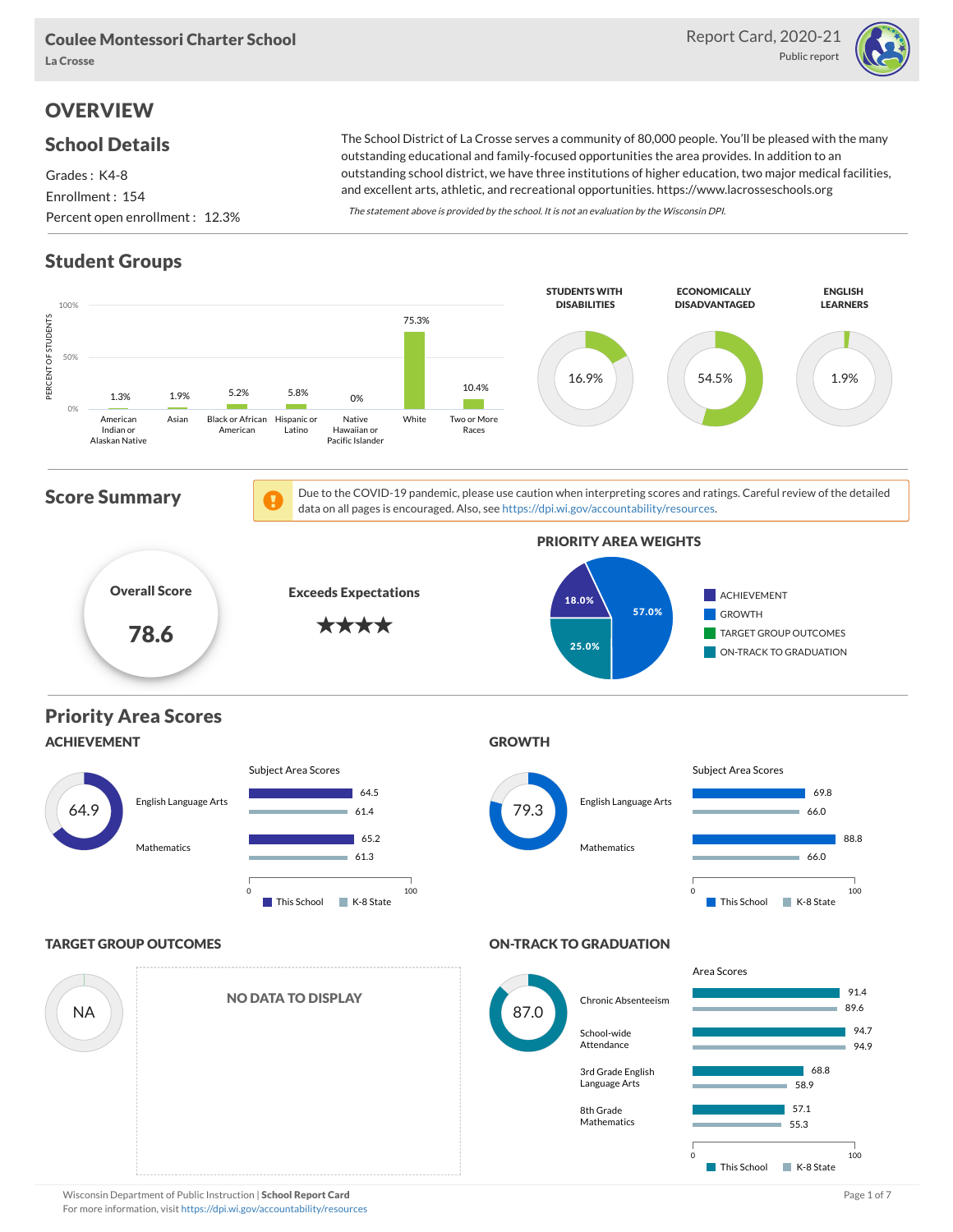

# ACHIEVEMENT

This priority area summarizes how this school's students performed on state assessments using a points-based proficiency system that gives partial credit for Basic test performance and extra credit for Advanced performance. The score is a multi-year average of English language arts and mathematics subscores.



# Student Group Achievement, 2020-21 (for information only)

Group size is given in parentheses. Groups with fewer than 20 students are not displayed.

#### ENGLISH LANGUAGE ARTS



### Performance Levels by Year

These graphs show school-wide percentages and group sizes of students performing at each level.

#### ENGLISH LANGUAGE ARTS



#### **MATHEMATICS**

**MATHEMATICS** 



Wisconsin Department of Public Instruction | School Report Card Page 2 of 7 and 2008 and 2009 and 2 of 7 and 2 of 7 For more information, visit <https://dpi.wi.gov/accountability/resources>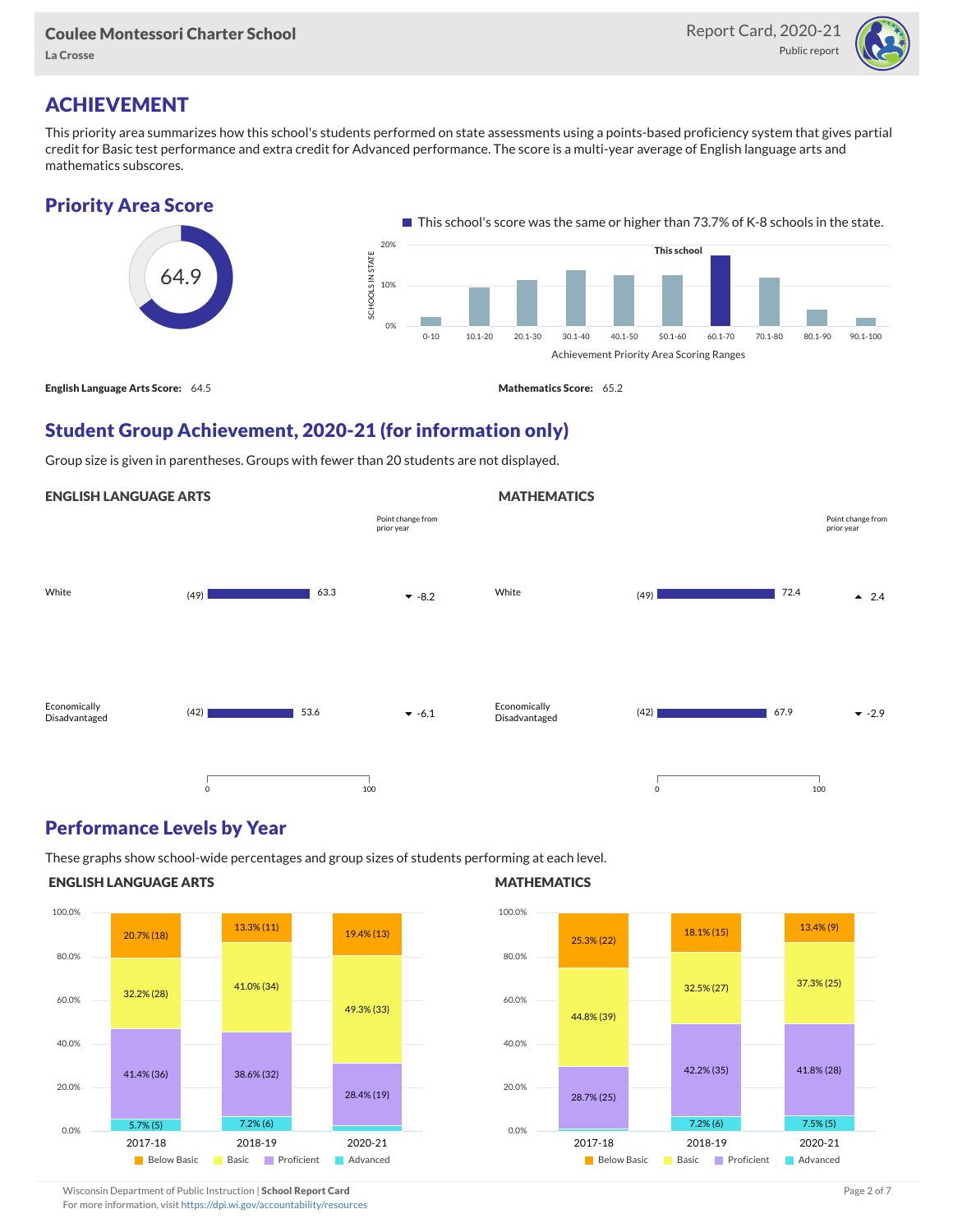

## ACHIEVEMENT - ADDITIONAL INFORMATION

The data on this page is for information only.

# Test Participation Rates, 2020-21

| <b>ENGLISH LANGUAGE ARTS</b> |                             | <b>MATHEMATICS</b> |                             |  |  |  |  |  |
|------------------------------|-----------------------------|--------------------|-----------------------------|--|--|--|--|--|
| All students                 | Lowest-participating group: | All students       | Lowest-participating group: |  |  |  |  |  |
|                              | White                       |                    | White                       |  |  |  |  |  |
| 79.3%                        | 79.7%                       | 79.3%              | 79.7%                       |  |  |  |  |  |

## Student Group Performance Levels by Year

Groups with any full academic year students in tested grades are shown.

#### ENGLISH LANGUAGE ARTS

|                                   |                  | 2017-18   |            |           | 2018-19            |                  |           |            | 2020-21   |                |                  |          |            |                      |                    |
|-----------------------------------|------------------|-----------|------------|-----------|--------------------|------------------|-----------|------------|-----------|----------------|------------------|----------|------------|----------------------|--------------------|
|                                   | Tested<br>Total# | Advanced  | Proficient | Basic     | <b>Below Basic</b> | Tested<br>Total# | Advanced  | Proficient | Basic     | Below<br>Basic | Tested<br>Total# | Advanced | Proficient | Basic                | <b>Below Basic</b> |
| All Students: K-8 State           | 383,301          | 8.5%      | 33.5%      | 35.0%     | 23.1%              | 381,432          | 7.8%      | 32.7%      | 35.0%     | 24.4%          | 326,038          | 6.9%     | 31.0%      | 35.6%                | 26.5%              |
| <b>All Students</b>               | 87               | 5.7%      | 41.4%      | 32.2%     | 20.7%              | 83               | 7.2%      | 38.6%      | 41.0%     | 13.3%          | 67               | 3.0%     | 28.4%      | 49.3%                | 19.4%              |
| American Indian or Alaskan Native | $\angle 20$      | $\star$   | $\star$    | $\star$   | $\star$            | $\angle 20$      | $\star$   | $\star$    | $\star$   | $\star$        | $\angle 20$      | $\star$  | $\star$    | $\ddot{}$            |                    |
| Asian                             | $\mathbf 0$      | <b>NA</b> | <b>NA</b>  | <b>NA</b> | <b>NA</b>          | $\Omega$         | <b>NA</b> | <b>NA</b>  | <b>NA</b> | <b>NA</b>      | $\angle 20$      | $\star$  | $\star$    | $\ddot{\phantom{1}}$ |                    |
| <b>Black or African American</b>  | $\angle 20$      | $\ddot{}$ | $\star$    | $\star$   | $\star$            | $\angle 20$      | $\star$   | $\star$    | $\star$   | $\star$        | $\sim 20$        | $\star$  | $\star$    | $\ddot{\phantom{1}}$ |                    |
| Hispanic or Latino                | $\angle 20$      | $\star$   | $\star$    | $\star$   | $\star$            | $\angle 20$      | $\star$   | $\star$    | $\star$   | $\star$        | $\sim 20$        | $\star$  | $\star$    | $\star$              |                    |
| White                             | 70               | 4.3%      | 45.7%      | 28.6%     | 21.4%              | 65               | 7.7%      | 40.0%      | 40.0%     | 12.3%          | 49               | 4.1%     | 32.7%      | 49.0%                | 14.3%              |
| Two or More Races                 | $\sim 20$        | $\star$   | $\star$    | $\star$   | $\star$            | $\sim 20$        | $\star$   | $\star$    | $\star$   | $\star$        | $\sim 20$        | $\star$  | $\star$    |                      |                    |
| <b>Economically Disadvantaged</b> | 40               | 2.5%      | 40.0%      | 30.0%     | 27.5%              | 36               | 5.6%      | 27.8%      | 47.2%     | 19.4%          | 42               | 2.4%     | 21.4%      | 57.1%                | 19.0%              |
| <b>English Learners</b>           | $\mathbf 0$      | <b>NA</b> | <b>NA</b>  | <b>NA</b> | <b>NA</b>          | $\mathbf 0$      | <b>NA</b> | <b>NA</b>  | <b>NA</b> | <b>NA</b>      | $\sim 20$        | $\star$  | $\star$    |                      |                    |
| <b>Students with Disabilities</b> | $\angle 20$      | $\star$   | $\star$    | $\star$   | $\star$            | $\sim 20$        | $\star$   | $\star$    |           | $\star$        | $\leq 20$        | $\star$  | $\star$    | $\ddot{}$            | $\star$            |

#### **MATHEMATICS**

| 2017-18                           |                   |                      |            |           |                | 2018-19          |           |            |                      |                      | 2020-21          |          |            |           |                    |
|-----------------------------------|-------------------|----------------------|------------|-----------|----------------|------------------|-----------|------------|----------------------|----------------------|------------------|----------|------------|-----------|--------------------|
|                                   | Tested<br>Total # | Advanced             | Proficient | Basic     | Below<br>Basic | Tested<br>Total# | Advanced  | Proficient | Basic                | Below<br>Basic       | Tested<br>Total# | Advanced | Proficient | Basic     | <b>Below Basic</b> |
| All Students: K-8 State           | 383,873           | 8.8%                 | 34.3%      | 32.3%     | 24.7%          | 381,962          | 9.2%      | 33.6%      | 31.8%                | 25.4%                | 325,750          | 7.4%     | 30.2%      | 32.6%     | 29.8%              |
| <b>All Students</b>               | 87                | 1.1%                 | 28.7%      | 44.8%     | 25.3%          | 83               | 7.2%      | 42.2%      | 32.5%                | 18.1%                | 67               | 7.5%     | 41.8%      | 37.3%     | 13.4%              |
| American Indian or Alaskan Native | $\sim 20$         | $\ddot{}$            | $\star$    | ٠         | $\star$        | $\overline{20}$  | $\star$   | $\star$    | $\star$              | $\star$              | $\angle 20$      | $\star$  | $\star$    |           |                    |
| Asian                             | $\mathbf 0$       | <b>NA</b>            | <b>NA</b>  | <b>NA</b> | <b>NA</b>      | $\Omega$         | <b>NA</b> | <b>NA</b>  | <b>NA</b>            | <b>NA</b>            | $\angle 20$      | $\star$  | $\star$    | $\star$   |                    |
| <b>Black or African American</b>  | $\sim 20$         | $\ddot{}$            | $\star$    | ٠         | $\star$        | $\angle 20$      | $\star$   | $\star$    | $\star$              | $\star$              | $\angle 20$      | $\star$  | ٠          |           |                    |
| Hispanic or Latino                | $\angle 20$       | $\ddot{\phantom{1}}$ | $\star$    | ٠         | $\star$        | $\angle 20$      | $\star$   | $\star$    | $\ddot{\phantom{1}}$ | $\ddot{\phantom{1}}$ | $\angle 20$      | $\star$  | $\star$    |           |                    |
| White                             | 70                | 1.4%                 | 34.3%      | 37.1%     | 27.1%          | 65               | 7.7%      | 43.1%      | 30.8%                | 18.5%                | 49               | 8.2%     | 44.9%      | 30.6%     | 16.3%              |
| Two or More Races                 | $\sim 20$         | $\ddot{}$            | $\star$    | $\star$   | $\star$        | $\sim 20$        | $\star$   | $\star$    | $\star$              | $\star$              | $\sim 20$        | $\star$  | $\star$    |           |                    |
| <b>Economically Disadvantaged</b> | 40                | 0.0%                 | 22.5%      | 47.5%     | 30.0%          | 36               | 8.3%      | 38.9%      | 38.9%                | 13.9%                | 42               | 7.1%     | 33.3%      | 47.6%     | 11.9%              |
| <b>English Learners</b>           | 0                 | <b>NA</b>            | <b>NA</b>  | <b>NA</b> | <b>NA</b>      | $\Omega$         | <b>NA</b> | <b>NA</b>  | <b>NA</b>            | <b>NA</b>            | $\angle 20$      | $\star$  | $\star$    | $\ddot{}$ |                    |
| <b>Students with Disabilities</b> | $\sim 20$         | $\star$              | $\star$    | $\star$   | $\star$        | $\sim 20$        | $\star$   | $\star$    | $\star$              | $\star$              | $\sim 20$        | $\star$  | $\star$    | $\star$   |                    |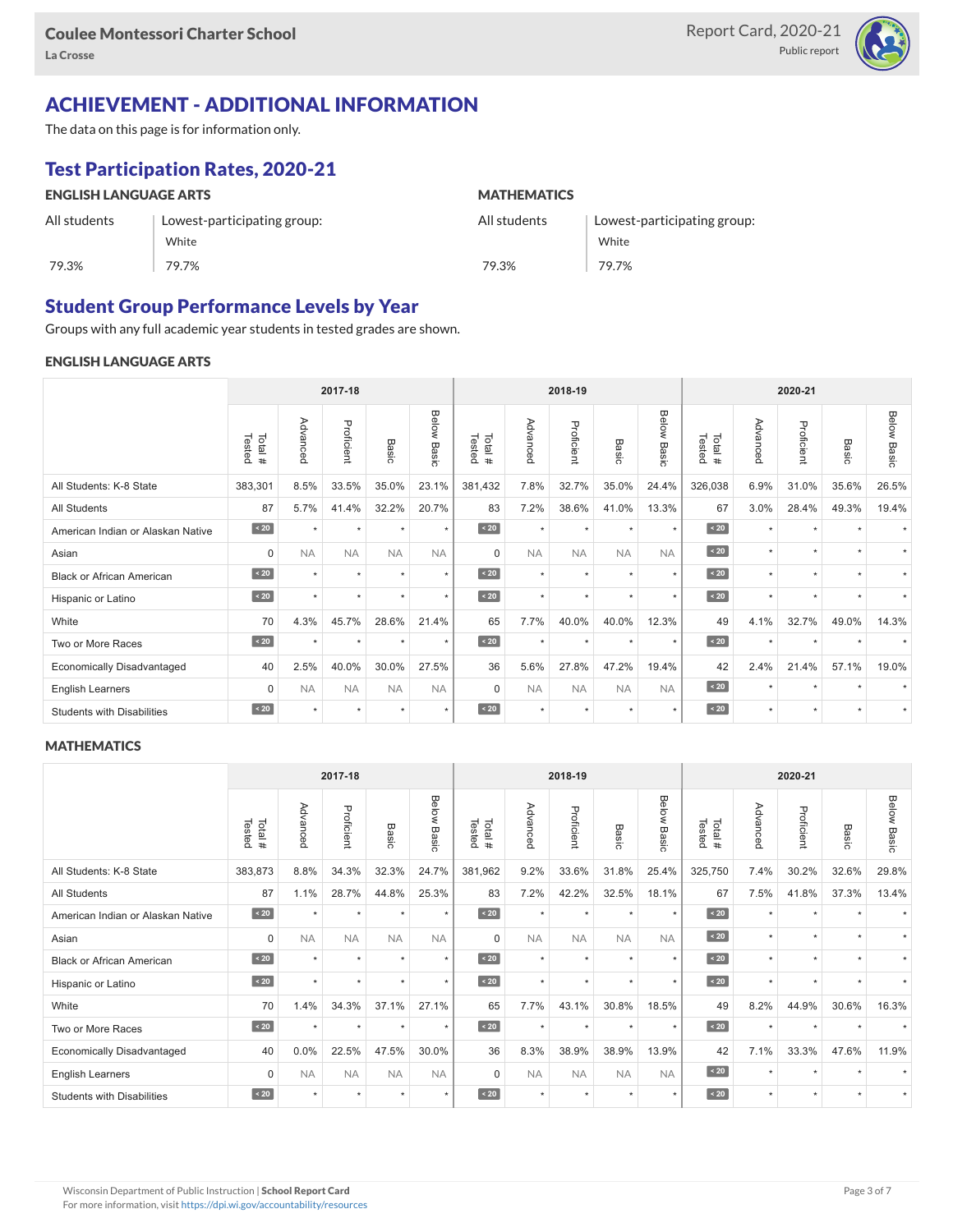

## **GROWTH**

This priority area measures year-to-year student progress on statewide tests. It uses a value-added model that seeks to control for circumstances beyond the influence of educators. A high value-added score means that on average students in the school are progressing more quickly than other, similar students. Growth is scored from 0 to 100 to match the other priority areas and is a conversion from the roughly 0 to 6 value-added score.



## Student Group Value-Added (for information only)

Value-added scores cover an approximately 0-6 range. Higher scores mean greater positive impact. A score of 3.0 is average. Group size is shown in parentheses. Groups with fewer than 20 students are not displayed. Shaded boxes indicate higher-than-average scores.

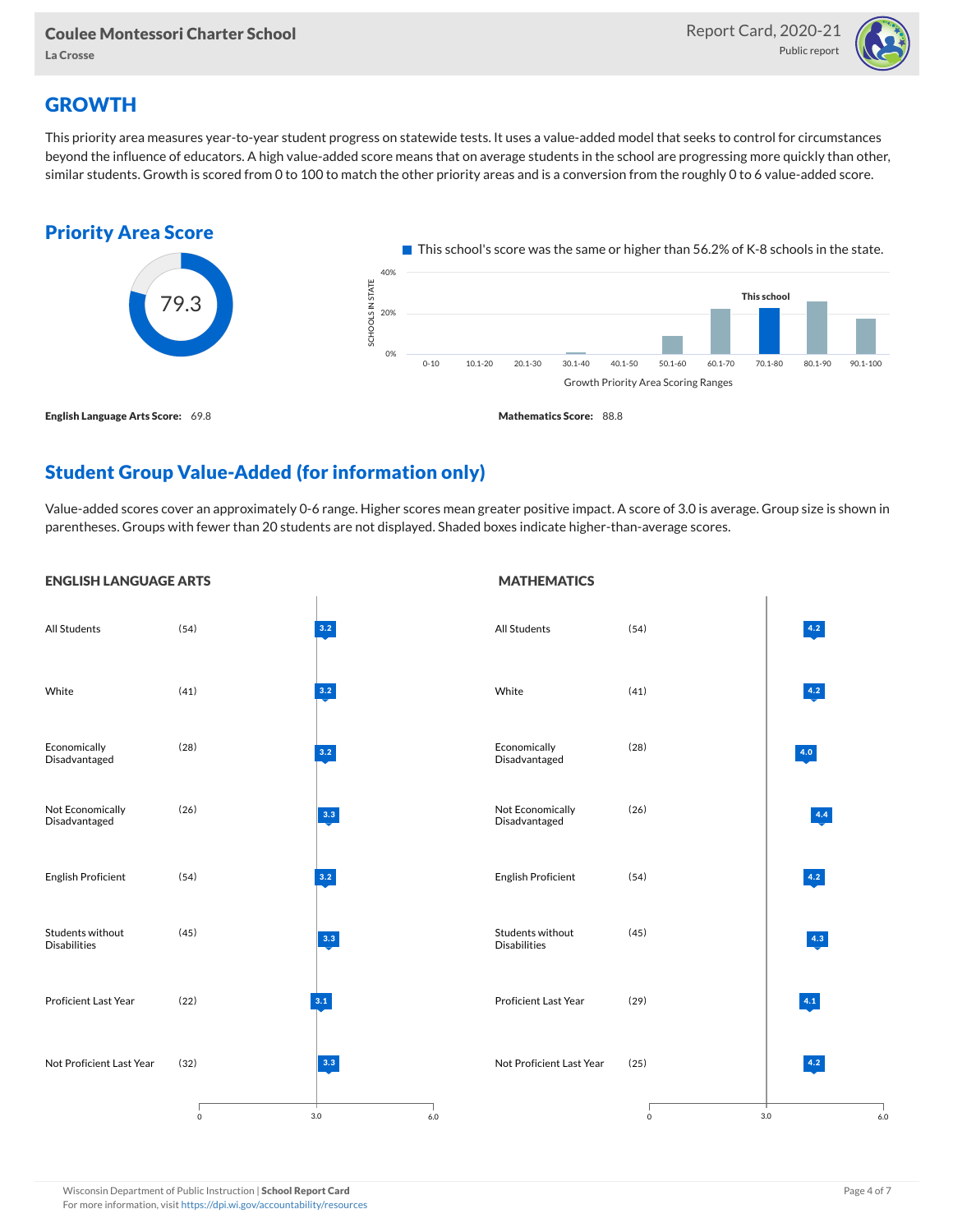

# TARGET GROUP OUTCOMES

This priority area examines outcomes for students with the lowest test scores — the Target Group. It is designed to promote equity by helping schools focus on learners who need the most support while also improving outcomes for all students. The priority area score combines component scores for achievement, growth, chronic absenteeism, and attendance or graduation rate. Data are not displayed when target groups have fewer than 20 students.

### Priority Area Score



### Component Scores

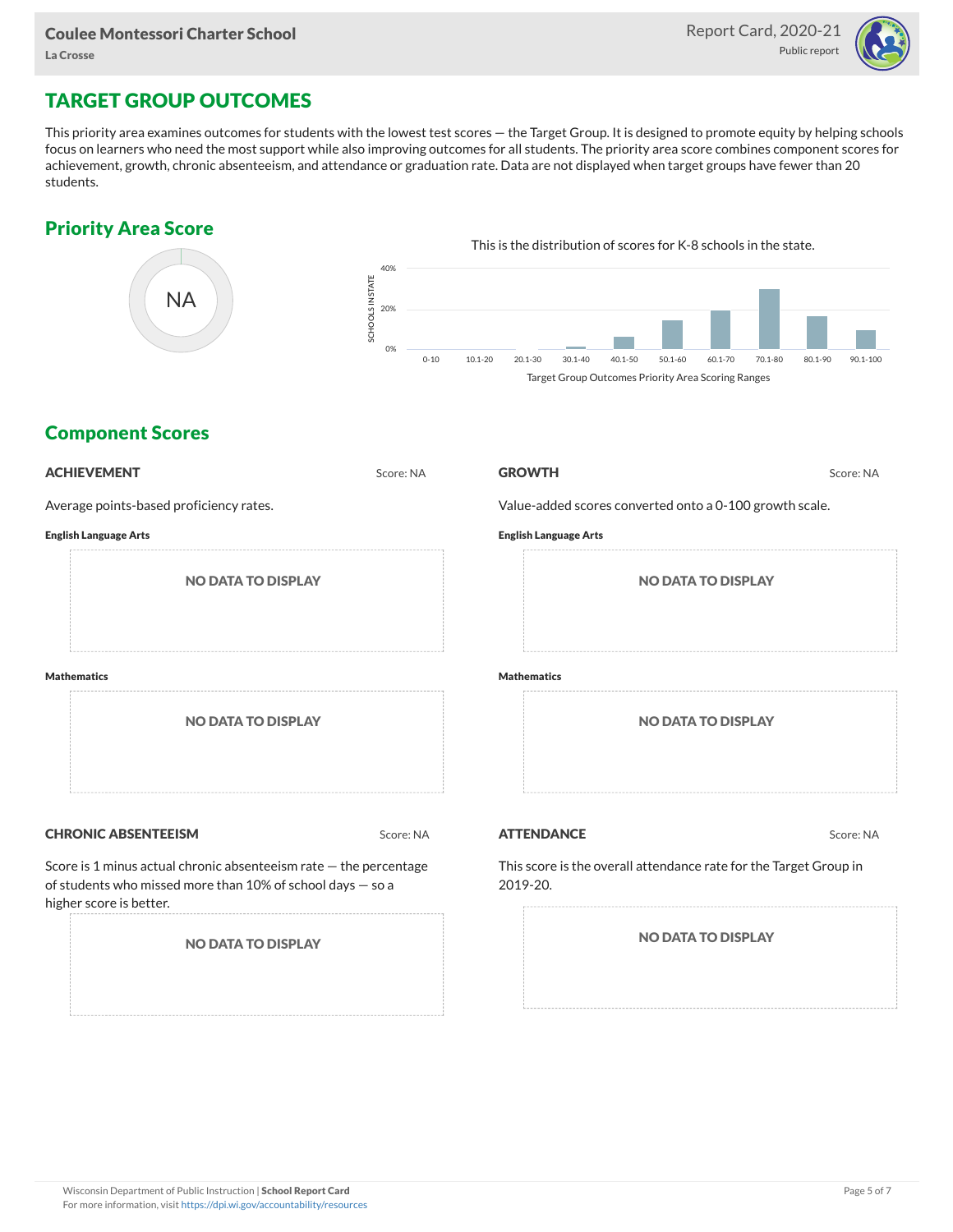

## ON-TRACK TO GRADUATION

This priority area indicates how successfully students are progressing toward completing their K-12 education. The score combines component scores for measures of student engagement and achievement.

### Priority Area Score



This school's score was the same or higher than 66.9% of K-8 schools in the state. OLS IN STATE<br>...<br>... 25% 50% This school



### Component Scores

#### CHRONIC ABSENTEEISM Score: 91.4

SCHO

0%

Score is 1 minus actual chronic absenteeism rate — the percentage of students who missed more than 10% of school days — so a higher score is better.



#### **SCHOOL-WIDE ATTENDANCE** Score: 94.7

This score is the overall attendance rate for the school in 2019-20.



#### **3RD GRADE ENGLISH LANGUAGE ARTS** Score: 68.8

Average points-based proficiency rates.



#### 8TH GRADE MATHEMATICS Score: 57.1

Average points-based proficiency rates.